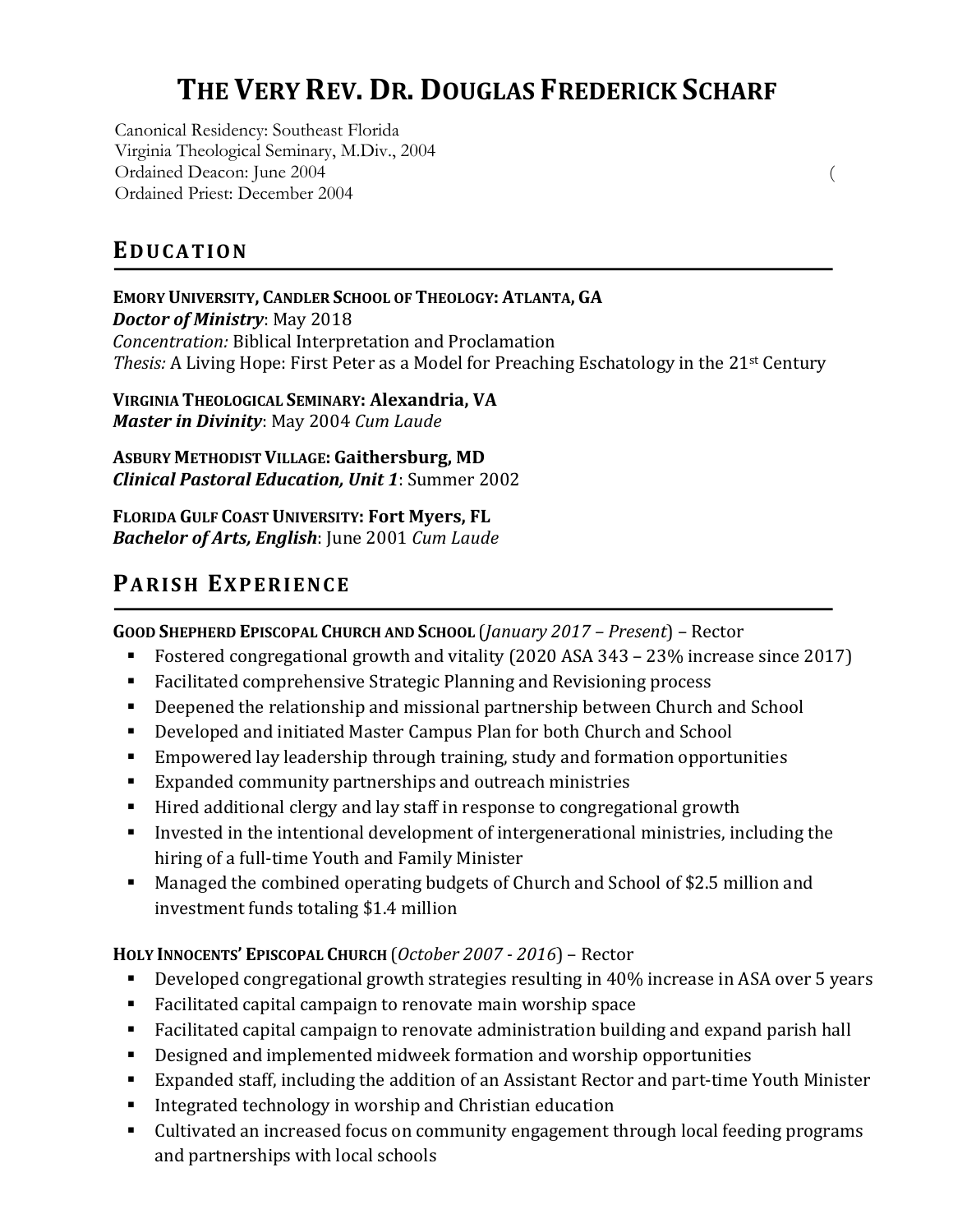#### **CHURCH OF THE HOLY SPIRIT: Osprey, FL** (*June 2004 – October 2007*) – Associate Rector

- Developed and implemented ecumenical young adult and college ministry
- Assisted with the coordination and leadership of interfaith conferences focused on healing, reconciliation, and congregational renewal
- Expanded opportunities for adult education and formation

### **VOCATIONAL ASPIRATIONS**

- To continue to develop my gifts as a congregational leader through ongoing professional development and personal study
- $\blacksquare$  To further refine and cultivate my gifts of preaching and teaching
- To work to create sustainable models of congregational growth and vitality
- $\blacksquare$  To pursue opportunities for diocesan leadership within the Episcopal Church

### LEADERSHIP EXPERIENCE

- North Palm Beach Deanery, Dean (2020 Present)
- Leadership Team for Episcopal Schools, Southeast Florida (2019 *Present*)
- Executive Board, Episcopal Diocese of Southeast Florida (2018  *Present*)
- Episcopal General Convention, Deputy (2012, 2015)
- Tampa Deanery, Dean (2013 2016)
- Acting Chair, 47<sup>th</sup> Diocesan Convention of Southwest Florida (2015)
- Standing Committee, President (2013 2015)
- Standing Committee, Episcopal Diocese of Southwest Florida (2009 2015)
- Chairperson, Subcommittee for Church Planting (2008 2011)
- Committee for Congregational Development (2008 2011)
- Diocesan Council, Episcopal Diocese of Southwest Florida (2005 2007)
- Spiritual Director (*Cursillo, Happening, and Kairos ministries*)

#### **CONTINUING EDUCATION**

- CEEP Annual Conference (2019 2020)
- NAES Biannual Conference (2018, 2020)
- Sabbatical Leave Pilgrimage to Rome (2014)
- Behold the Man Pilgrimage to the Holy Land (2013)
- Oxford Summer School Oxford University (*July 2005*)
- German Language Studies University of Florida (2006)
- Professional Study Leave Duke University (*November 2006*) *Study Area: History of Biblical Interpretation*
- Safeguarding God's Children: Child Abuse Prevention Training (*Last Renewed: 2017*)
- The People Map Basic Training Program: The People Map is a personality system used to determine and understand personality type in order to foster healthy relationships. (2006)
- Peacemaker Ministries: Biblical Conflict Resolution (2005)
- Conflict Management Training: Alban Institute (2003)